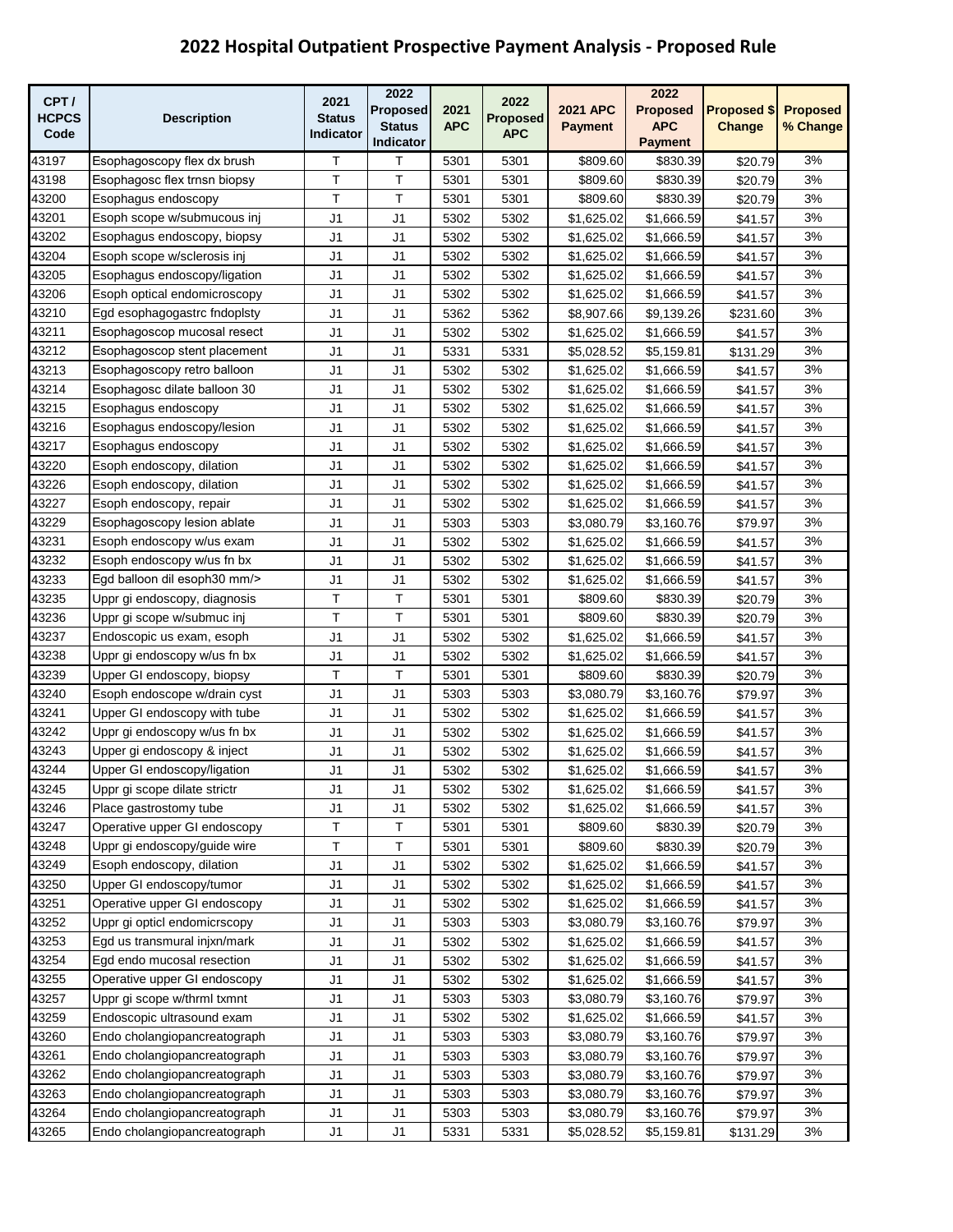| CPT/           |                                   | 2021           | 2022                       |            | 2022            |                   | 2022                         |                    |                 |
|----------------|-----------------------------------|----------------|----------------------------|------------|-----------------|-------------------|------------------------------|--------------------|-----------------|
| <b>HCPCS</b>   | <b>Description</b>                | <b>Status</b>  | Proposed                   | 2021       | <b>Proposed</b> | <b>2021 APC</b>   | Proposed                     | <b>Proposed \$</b> | <b>Proposed</b> |
| Code           |                                   | Indicator      | <b>Status</b><br>Indicator | <b>APC</b> | <b>APC</b>      | <b>Payment</b>    | <b>APC</b><br><b>Payment</b> | Change             | % Change        |
|                |                                   |                |                            |            |                 |                   |                              |                    |                 |
| 43266          | Egd endoscopic stent place        | J1             | J1                         | 5331       | 5331            | \$5,028.52        | \$5,159.81                   | \$131.29           | 3%<br>3%        |
| 43270<br>43273 | Egd lesion ablation               | J1             | J <sub>1</sub>             | 5302       | 5302            | \$1,625.02        | \$1,666.59                   | \$41.57            | <b>NA</b>       |
|                | Endoscopic pancreatoscopy         | ${\sf N}$      | ${\sf N}$                  | N/A        | N/A             | N/A<br>\$5,028.52 | \$0.00                       | ΝA                 |                 |
| 43274          | Ercp duct stent placement         | J1             | J1                         | 5331       | 5331            |                   | \$5,159.81                   | \$131.29           | 3%              |
| 43275          | Ercp remove forgn body duct       | J <sub>1</sub> | J1                         | 5303       | 5303            | \$3,080.79        | \$3,160.76                   | \$79.97            | 3%              |
| 43276          | Ercp stent exchange w/dilate      | J1             | J <sub>1</sub>             | 5331       | 5331            | \$5,028.52        | \$5,159.81                   | \$131.29           | 3%              |
| 43277          | Ercp ea duct/ampulla dilate       | J <sub>1</sub> | J <sub>1</sub>             | 5303       | 5303            | \$3,080.79        | \$3,160.76                   | \$79.97            | 3%              |
| 43278          | Ercp lesion ablate w/dilate       | J <sub>1</sub> | J <sub>1</sub>             | 5303       | 5303            | \$3,080.79        | \$3,160.76                   | \$79.97            | 3%              |
| 43284          | Laps esophgl sphnctr agmnti       | J1             | J <sub>1</sub>             | 5362       | 5362            | \$8,907.66        | \$9,139.26                   | \$231.60           | 3%              |
| 43450          | Dilate esophagus                  | T              | т                          | 5301       | 5301            | \$809.60          | \$830.39                     | \$20.79            | 3%              |
| 43453          | Dilate esophagus                  | J1             | J1                         | 5302       | 5302            | \$1,625.02        | \$1,666.59                   | \$41.57            | 3%              |
| 434XX          | Transorl lwr esophgl myotomy      | N/A            | J <sub>1</sub>             | N/A        | 5303            | N/A               | \$3,160.76 N/A               |                    | N/A             |
| 43499          | Esophagus surgery procedure       | т              | Τ                          | 5301       | 5301            | \$809.60          | \$830.39                     | \$20.79            | 3%              |
| 43753          | Tx gastro intub w/asp             | Q <sub>1</sub> | Q <sub>1</sub>             | 5722       | 5722            | \$264.45          | \$271.55                     | \$7.10             | 3%              |
| 43754          | Dx gastr intub w/asp spec         | Q <sub>1</sub> | Q <sub>1</sub>             | 5722       | 5722            | \$264.45          | \$271.55                     | \$7.10             | 3%              |
| 43755          | Dx gastr intub w/asp specs        | S              | S                          | 5721       | 5721            | \$139.55          | \$143.21                     | \$3.66             | 3%              |
| 43756          | Dx duod intub w/asp spec          | Q <sub>1</sub> | Q1                         | 5301       | 5301            | \$809.60          | \$830.39                     | \$20.79            | 3%              |
| 43757          | Dx duod intub w/asp specs         | T              | T                          | 5301       | 5301            | \$809.60          | \$830.39                     | \$20.79            | 3%              |
| 43761          | Reposition gastrostomy tube       | T              | T                          | 5371       | 5371            | \$266.14          | \$273.03                     | \$6.89             | 3%              |
| 43762          | Rplc gtube no revi trc            | Т              | T                          | 5371       | 5371            | \$266.14          | \$273.03                     | \$6.89             | 3%              |
| 43763          | Rplc gtube revi gstrst trc        | T              | T                          | 5371       | 5371            | \$266.14          | \$273.03                     | \$6.89             | 3%              |
| 43831          | Place gastrostomy tube            | T.             | Τ                          | 5301       | 5301            | \$809.60          | \$830.39                     | \$20.79            | 3%              |
| 43870          | Repair stomach opening            | J1             | J1                         | 5303       | 5303            | \$3,080.79        | \$3,160.76                   | \$79.97            | 3%              |
| 43999          | Stomach surgery procedure         | Τ              | Τ                          | 5301       | 5301            | \$809.60          | \$830.39                     | \$20.79            | 3%              |
| 44100          | Biopsy of bowel                   | Τ              | т                          | 5301       | 5301            | \$809.60          | \$830.39                     | \$20.79            | 3%              |
| 44360          | Small bowel endoscopy             | J1             | J <sub>1</sub>             | 5302       | 5302            | \$1,625.02        | \$1,666.59                   | \$41.57            | 3%              |
| 44361          | Small bowel endoscopy/biopsy      | J <sub>1</sub> | J <sub>1</sub>             | 5302       | 5302            | \$1,625.02        | \$1,666.59                   | \$41.57            | 3%              |
| 44363          | Small bowel endoscopy             | J1             | J1                         | 5302       | 5302            | \$1,625.02        | \$1,666.59                   | \$41.57            | 3%              |
| 44364          | Small bowel endoscopy             | J1             | J1                         | 5302       | 5302            | \$1,625.02        | \$1,666.59                   | \$41.57            | 3%              |
| 44365          | Small bowel endoscopy             | J1             | J1                         | 5302       | 5302            | \$1,625.02        | \$1,666.59                   | \$41.57            | 3%              |
| 44366          | Small bowel endoscopy             | J1             | J1                         | 5302       | 5302            | \$1,625.02        | \$1,666.59                   | \$41.57            | 3%              |
| 44369          | Small bowel endoscopy             | J <sub>1</sub> | J <sub>1</sub>             | 5302       | 5302            | \$1,625.02        | \$1,666.59                   | \$41.57            | 3%              |
| 44370          | Small bowel endoscopy/stent       | J1             | J <sub>1</sub>             | 5331       | 5331            | \$5,028.52        | \$5,159.81                   | \$131.29           | 3%              |
| 44372          | Small bowel endoscopy             | J1             | J1                         | 5302       | 5302            | \$1,625.02        | \$1,666.59                   | \$41.57            | 3%              |
| 44373          | Small bowel endoscopy             | J1             | J <sub>1</sub>             | 5302       | 5302            | \$1,625.02        | \$1,666.59                   | \$41.57            | 3%              |
| 44376          | Small bowel endoscopy             | J1             | J <sub>1</sub>             | 5302       | 5302            | \$1,625.02        | \$1,666.59                   | \$41.57            | 3%              |
| 44377          | Small bowel endoscopy/biopsy      | J1             | J <sub>1</sub>             | 5302       | 5302            | \$1,625.02        | \$1,666.59                   | \$41.57            | 3%              |
| 44378          | Small bowel endoscopy             | J1             | J1                         | 5302       | 5302            | \$1,625.02        | \$1,666.59                   | \$41.57            | 3%              |
| 44379          | S bowel endoscope w/stent         | J1             | J1                         | 5331       | 5331            | \$5,028.52        | \$5,159.81                   | \$131.29           | 3%              |
| 44380          | Small bowel endoscopy             | Τ              | Τ                          | 5301       | 5301            | \$809.60          | \$830.39                     | \$20.79            | 3%              |
| 44381          | S bowel endoscop/balloon dilation | J1             | J1                         | 5302       | 5302            | \$1,625.02        | \$1,666.59                   | \$41.57            | 3%              |
| 44382          | Small bowel endoscopy             | Τ              | T                          | 5301       | 5301            | \$809.60          | \$830.39                     | \$20.79            | 3%              |
| 44384          | lleoscopy w/stent                 | J <sub>1</sub> | J <sub>1</sub>             | 5303       | 5303            | \$3,080.79        | \$3,160.76                   | \$79.97            | 3%              |
| 44385          | Endoscopy of bowel pouch          | Τ              | Т                          | 5311       | 5311            | \$793.65          | \$814.44                     | \$20.79            | 3%              |
| 44386          | Endoscopy, bowel pouch/biop       | $\top$         | Т                          | 5311       | 5311            | \$793.65          | \$814.44                     | \$20.79            | 3%              |
| 44388          | Colonoscopy                       | T              | Τ                          | 5311       | 5311            | \$793.65          | \$814.44                     | \$20.79            | 3%              |
| 44389          | Colonoscopy with biopsy           | T              | Τ                          | 5312       | 5312            | \$1,036.96        | \$1,064.09                   | \$27.13            | 3%              |
| 44390          | Colonoscopy for foreign body      | T              | Τ                          | 5311       | 5311            | \$793.65          | \$814.44                     | \$20.79            | 3%              |
| 44391          | Colonoscopy for bleeding          | T              | Τ                          | 5312       | 5312            | \$1,036.96        | \$1,064.09                   | \$27.13            | 3%              |
| 44392          | Colonoscopy & polypectomy         | Τ              | Т                          | 5312       | 5312            | \$1,036.96        | \$1,064.09                   | \$27.13            | 3%              |
| 44394          | Colonoscopy w/snare               | T              | Т                          | 5312       | 5312            | \$1,036.96        | \$1,064.09                   | \$27.13            | 3%              |
| 44401          | Colonoscopy, lesion removal       | $\sf T$        | Τ                          | 5312       | 5312            | \$1,036.96        | \$1,064.09                   | \$27.13            | 3%              |
|                |                                   |                |                            |            |                 |                   |                              |                    |                 |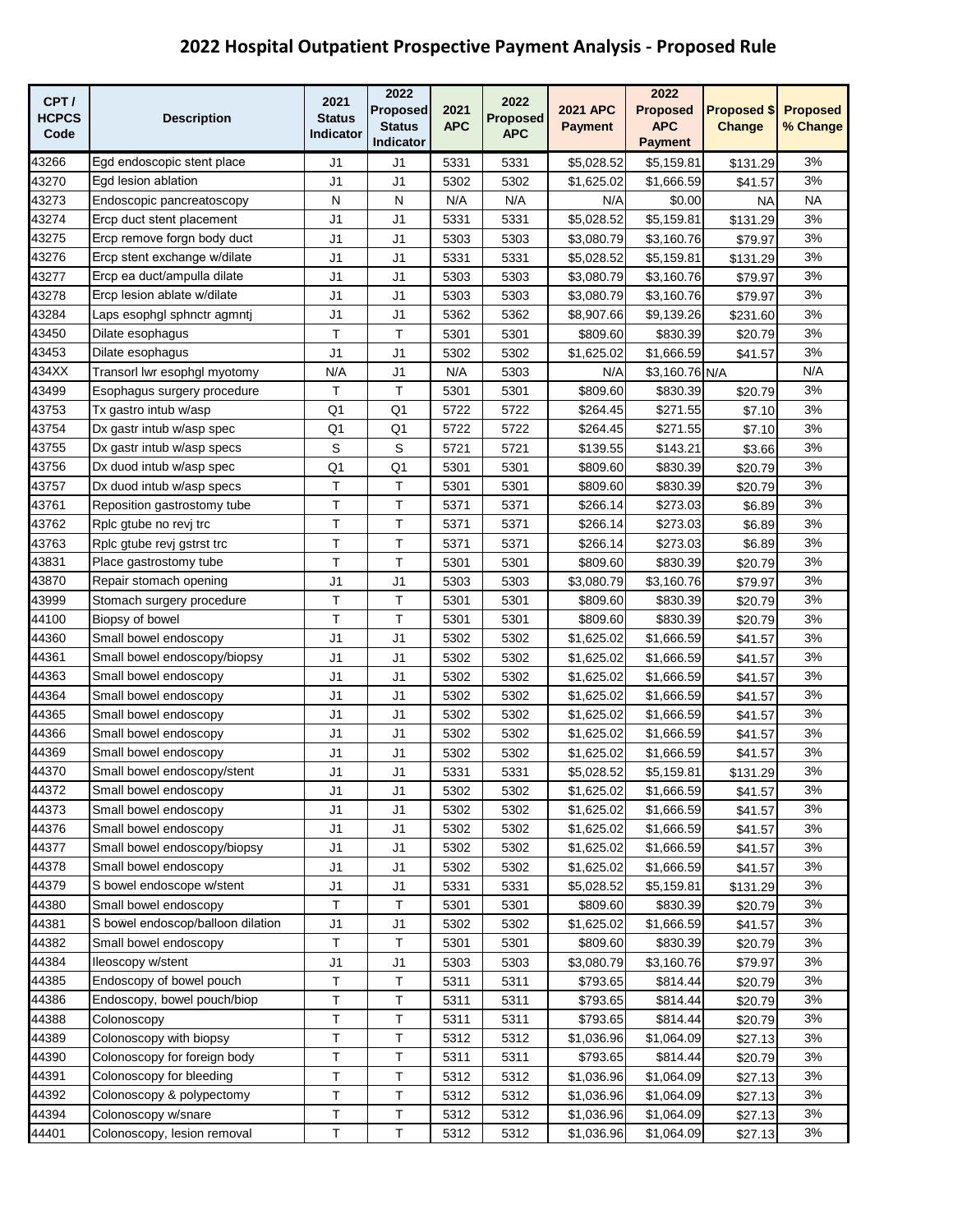| CPT/         |                                      | 2021           | 2022           |            | 2022            |                 | 2022            |                    |                 |
|--------------|--------------------------------------|----------------|----------------|------------|-----------------|-----------------|-----------------|--------------------|-----------------|
| <b>HCPCS</b> | <b>Description</b>                   | <b>Status</b>  | Proposed       | 2021       | <b>Proposed</b> | <b>2021 APC</b> | <b>Proposed</b> | <b>Proposed \$</b> | <b>Proposed</b> |
| Code         |                                      | Indicator      | <b>Status</b>  | <b>APC</b> | <b>APC</b>      | <b>Payment</b>  | <b>APC</b>      | Change             | % Change        |
|              |                                      |                | Indicator      |            |                 |                 | <b>Payment</b>  |                    |                 |
| 44402        | Colonoscopy w/stent                  | J1             | J1             | 5331       | 5331            | \$5,028.52      | \$5,159.81      | \$131.29           | 3%              |
| 44403        | Colonoscopy w/resection EMR          | т              | Τ              | 5312       | 5312            | \$1,036.96      | \$1,064.09      | \$27.13            | 3%              |
| 44404        | Colonoscopy w/injection              | Τ              | Τ              | 5312       | 5312            | \$1,036.96      | \$1,064.09      | \$27.13            | 3%              |
| 44405        | Colonoscopy w/dilation               | Т              | T              | 5312       | 5312            | \$1,036.96      | \$1,064.09      | \$27.13            | 3%              |
| 44406        | Colonoscopy w/ultrasound             | T              | Τ              | 5312       | 5312            | \$1,036.96      | \$1,064.09      | \$27.13            | 3%              |
| 44407        | Colonoscopy w/ndl aspir/bx           | Τ              | Τ              | 5312       | 5312            | \$1,036.96      | \$1,064.09      | \$27.13            | 3%              |
| 44408        | Colonoscopy w/decompression          | T              | Τ              | 5311       | 5311            | \$793.65        | \$814.44        | \$20.79            | 3%              |
| 45300        | Proctosigmoidoscopy dx               | T              | T              | 5311       | 5311            | \$793.65        | \$814.44        | \$20.79            | 3%              |
| 45303        | Proctosigmoidoscopy dilate           | T.             | T              | 5312       | 5312            | \$1,036.96      | \$1,064.09      | \$27.13            | 3%              |
| 45305        | Proctosigmoidoscopy w/bx             | T              | T              | 5312       | 5312            | \$1,036.96      | \$1,064.09      | \$27.13            | 3%              |
| 45307        | Proctosigmoidoscopy fb               | J <sub>1</sub> | J <sub>1</sub> | 5313       | 5313            | \$2,443.39      | \$2,506.52      | \$63.13            | 3%              |
| 45308        | Proctosigmoidoscopy removal          | J <sub>1</sub> | J <sub>1</sub> | 5313       | 5313            | \$2,443.39      | \$2,506.52      | \$63.13            | 3%              |
| 45309        | Proctosigmoidoscopy removal          | Τ              | T              | 5312       | 5312            | \$1,036.96      | \$1,064.09      | \$27.13            | 3%              |
| 45315        | Proctosigmoidoscopy removal          | T              | T              | 5312       | 5312            | \$1,036.96      | \$1,064.09      | \$27.13            | 3%              |
| 45317        | Proctosigmoidoscopy bleed            | T              | T              | 5312       | 5312            | \$1,036.96      | \$1,064.09      | \$27.13            | 3%              |
| 45320        | Proctosigmoidoscopy ablate           | J <sub>1</sub> | J <sub>1</sub> | 5313       | 5313            | \$2,443.39      | \$2,506.52      | \$63.13            | 3%              |
| 45321        | Proctosigmoidoscopy volvul           | J <sub>1</sub> | J <sub>1</sub> | 5313       | 5313            | \$2,443.39      | \$2,506.52      | \$63.13            | 3%              |
| 45327        | Proctosigmoidoscopy w/stent          | J <sub>1</sub> | J <sub>1</sub> | 5331       | 5331            | \$5,028.52      | \$5,159.81      | \$131.29           | 3%              |
| 45330        | Diagnostic sigmoidoscopy             | Τ              | T              | 5311       | 5311            | \$793.65        | \$814.44        | \$20.79            | 3%              |
| 45331        | Sigmoidoscopy and biopsy             | T              | T              | 5311       | 5311            | \$793.65        | \$814.44        | \$20.79            | 3%              |
| 45332        | Sigmoidoscopy w/fb removal           | Τ              | Τ              | 5312       | 5312            | \$1,036.96      | \$1,064.09      | \$27.13            | 3%              |
| 45333        | Sigmoidoscopy & polypectomy          | T              | T              | 5311       | 5311            | \$793.65        | \$814.44        | \$20.79            | 3%              |
| 45334        | Sigmoidoscopy for bleeding           | T              | T              | 5312       | 5312            | \$1,036.96      | \$1,064.09      | \$27.13            | 3%              |
| 45335        | Sigmoidoscopy w/submuc inj           | T              | Т              | 5311       | 5311            | \$793.65        | \$814.44        | \$20.79            | 3%              |
| 45337        | Sigmoidoscopy & decompress           | Τ              | Τ              | 5311       | 5311            | \$793.65        | \$814.44        | \$20.79            | 3%              |
| 45338        | Sigmoidoscopy w/tumr remove          | Τ              | T              | 5312       | 5312            | \$1,036.96      | \$1,064.09      | \$27.13            | 3%              |
| 45340        | Sig w/balloon dilation               | T              | Т              | 5312       | 5312            | \$1,036.96      | \$1,064.09      | \$27.13            | 3%              |
| 45341        | Sigmoidoscopy w/ultrasound           | Τ              | T              | 5311       | 5311            | \$793.65        | \$814.44        | \$20.79            | 3%              |
| 45342        | Sigmoidoscopy w/us guide bx          | Т              | T              | 5312       | 5312            | \$1,036.96      | \$1,064.09      | \$27.13            | 3%              |
| 45346        | Sigmoidoscopy w/ablate tumr          | Τ              | Τ              | 5312       | 5312            | \$1,036.96      | \$1,064.09      | \$27.13            | 3%              |
| 45347        | Sigmoidoscopy w/stent                | J1             | J <sub>1</sub> | 5331       | 5331            | \$5,028.52      | \$5,159.81      | \$131.29           | 3%              |
| 45349        | Sigmoidoscopy w/resection EMR        | J1             | J <sub>1</sub> | 5313       | 5313            | \$2,443.39      | \$2,506.52      | \$63.13            | 3%              |
| 45350        | Sgmdsc w/band ligation               | T              | T              | 5312       | 5312            | \$1,036.96      | \$1,064.09      | \$27.13            | 3%              |
| 45378        | Diagnostic colonoscopy               | Τ              | Т              | 5311       | 5311            | \$793.65        | \$814.44        | \$20.79            | 3%              |
| 45379        | Colonoscopy w/fb removal             | $\top$         | Τ              | 5312       | 5312            | \$1,036.96      | \$1,064.09      | \$27.13            | 3%              |
| 45380        | Colonoscopy and biopsy               | T              | Τ              | 5312       | 5312            | \$1,036.96      | \$1,064.09      | \$27.13            | 3%              |
| 45381        | Colonoscopy, submucous inj           | T              | Τ              | 5312       | 5312            | \$1,036.96      | \$1,064.09      | \$27.13            | 3%              |
| 45382        | Colonoscopy/control bleeding         | Т              | T              | 5312       | 5312            | \$1,036.96      | \$1,064.09      | \$27.13            | 3%              |
| 45384        | Lesion remove colonoscopy            | Τ              | Τ              | 5312       | 5312            | \$1,036.96      | \$1,064.09      | \$27.13            | 3%              |
| 45385        | Lesion removal colonoscopy           | T              | Τ              | 5312       | 5312            | \$1,036.96      | \$1,064.09      | \$27.13            | 3%              |
| 45386        | Colonoscopy dilate stricture         | $\top$         | T              | 5312       | 5312            | \$1,036.96      | \$1,064.09      | \$27.13            | 3%              |
| 45388        | Lesion removal colonoscopy, ablation | T              | Т              | 5312       | 5312            | \$1,036.96      | \$1,064.09      | \$27.13            | 3%              |
| 45389        | Colonoscopy w/stent                  | J <sub>1</sub> | J <sub>1</sub> | 5331       | 5331            | \$5,028.52      | \$5,159.81      | \$131.29           | 3%              |
| 45390        | Colonoscopy w/resection EMR          | J1             | J <sub>1</sub> | 5313       | 5313            | \$2,443.39      | \$2,506.52      | \$63.13            | 3%              |
| 45391        | Colonoscopy with endo ultrasound     | Τ              | т              | 5312       | 5312            | \$1,036.96      | \$1,064.09      | \$27.13            | 3%              |
| 45392        | Colonoscopy w/ eus fn needle asp bx  | T              | Т              | 5312       | 5312            | \$1,036.96      | \$1,064.09      | \$27.13            | 3%              |
| 45393        | Colonoscopy w/decompression          | T              | Т              | 5312       | 5312            | \$1,036.96      | \$1,064.09      | \$27.13            | 3%              |
| 45398        | Colonoscopy w/band ligation          | T              | т              | 5312       | 5312            | \$1,036.96      | \$1,064.09      | \$27.13            | 3%              |
| 45399        | Unlisted procedure colon             | Τ              | т              | 5311       | 5311            | \$793.65        | \$814.44        | \$20.79            | 3%              |
| 46221        | Ligation of hemorrhoid(s)            | T              | T              | 5311       | 5311            | \$793.65        | \$814.44        | \$20.79            | 3%              |
| 46600        | Diagnostic anoscopy                  | Q1             | Q1             | 5734       | 5734            | \$111.95        | \$115.71        | \$3.76             | 3%              |
| 46601        | Diagnostic anoscopy HRA              | Q1             | Q1             | 5734       | 5734            | \$111.95        | \$115.71        | \$3.76             | 3%              |